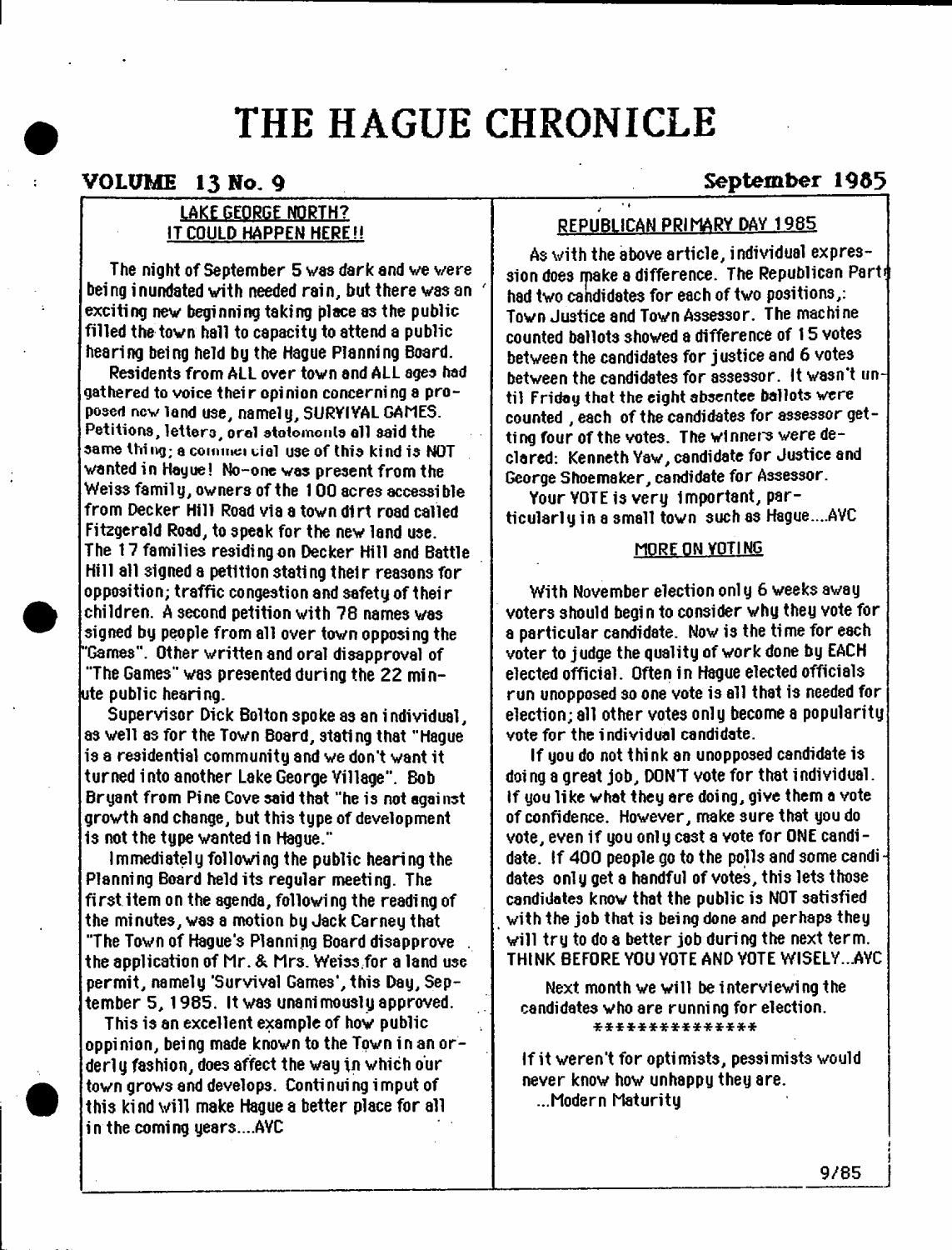| $-2-$                                                                                                                                                                                                                                                                                                                                                                                                                                                                                                                                                                                                                                                                                                                                                                                                                                                                                                                                                                                                                          |                                                                                                                                                                                                                                                                                                                                                                                                                                                                                                                                                                                                                                                                                                                                                                                                                                                                                                                                                                                                                                                                                                                                                               |
|--------------------------------------------------------------------------------------------------------------------------------------------------------------------------------------------------------------------------------------------------------------------------------------------------------------------------------------------------------------------------------------------------------------------------------------------------------------------------------------------------------------------------------------------------------------------------------------------------------------------------------------------------------------------------------------------------------------------------------------------------------------------------------------------------------------------------------------------------------------------------------------------------------------------------------------------------------------------------------------------------------------------------------|---------------------------------------------------------------------------------------------------------------------------------------------------------------------------------------------------------------------------------------------------------------------------------------------------------------------------------------------------------------------------------------------------------------------------------------------------------------------------------------------------------------------------------------------------------------------------------------------------------------------------------------------------------------------------------------------------------------------------------------------------------------------------------------------------------------------------------------------------------------------------------------------------------------------------------------------------------------------------------------------------------------------------------------------------------------------------------------------------------------------------------------------------------------|
| ZONING BOARD OF APPEALS - 8722<br>The August 22 Zoning Board of Appeals meeting<br>deter mined that William Smith's complaints about<br>Nan Voorhis' fence still in non-compliance, must be <br>supported by more evidence.<br>A resolution passed unanimously approving the<br>refurbishing of Katzman boathouse, Arcady Bay<br>Estates, to become a single family residence.<br>A public hearing set for September 26, 7:30 PM<br>to review a proposed lakeside deck on Offerman<br>property and an addition to Thomas Azer boathouse<br>propertyGL<br>AUGUST 29 ZONING BOARD OF APPEALS<br>A public hearing was held at the special meeting<br>at 8 PM. H. Ticknor and R. Sinkway were granted<br>$\lambda$ eriances to build decks in excess of 1 00 square $\lambda$<br>feet.  Resolution forwarded to APA for approval.<br><b>HOME BUREAU</b><br>Home Bureau meets at the Hague Baptist Church<br>Annex on the first and third Tuesdays of each month<br>at $10:00$ AM. The following is the schedule of pro-<br>larams: | , It is certainly understandable why Hague is<br>being considered.  Take a long hard look at Lake<br>George Village and Bolton Landing. You really<br>can't blame people for coming over the mount-<br>ain to Haque.<br>Do we as Hague citizens want this kind of<br>development? Perhaps we do, perhaps we don't<br>In either case, we as citizens should make our-<br>selves heard. Talk to your supervisor and coun-<br>cilmen (and if you can't do it in person, WRITE)<br>Let them know how you feel about it.<br>Wouldn't this be the right time for the town<br>of Hague to consider purchasing some of this<br>property that is for sale to expand our much<br>over used park and beach? THIS WILL PROB-<br>ABLY BE OUR LAST CHANCE!djh<br>Note: Since writing this editorial, the ru-<br>mors mentioned have become more than just.<br>rumors. Please read carefully the reports of<br>the last Planning Board and Town Board meet-<br>ings, pp. 5 & 3.<br>Again - we strongly urge you to write to your<br>Town Council members and let them know how<br>you feel about the action taken at the last meet-<br>ing regarding a moratorium. They are: |
| September 17 - Cro-Knit<br>October 1 - Turkey wall hanging<br>October 15 - Folded star purse<br>November 5 - Catch-up, followed by Election                                                                                                                                                                                                                                                                                                                                                                                                                                                                                                                                                                                                                                                                                                                                                                                                                                                                                    | Richard E. Bolton, Supervisor<br>Richard A. Frasier<br>Linda Coffin<br><b>James Braisted</b><br>Martin Fitzgerald                                                                                                                                                                                                                                                                                                                                                                                                                                                                                                                                                                                                                                                                                                                                                                                                                                                                                                                                                                                                                                             |
| Day luncheon at Firehouse.<br><b>EDITORIAL</b><br>Rumors - rumors! What to believe and what<br>not to believe.  Some rumors can be vicious, some<br>can be funny, but others give us much food for<br>ithought.                                                                                                                                                                                                                                                                                                                                                                                                                                                                                                                                                                                                                                                                                                                                                                                                                | . 01 N<br>***********************<br>The October meeting of Hague Post 1538<br>$\alpha$ American Legion, will be held at the Legion<br>Home on Wednesday, October 2 at 7:30 PM.<br>$\cdot$<br>All members are urged to attend. Refresh-<br>ments will be servedBAC                                                                                                                                                                                                                                                                                                                                                                                                                                                                                                                                                                                                                                                                                                                                                                                                                                                                                            |
| For instance - a rumor that has been circu-<br>lating in Haque this summer is that someone with<br>'big bucks" is interested in coming into Hague and<br>developing the center of the village for condo-.<br>miniums. Overtures have reportedly been made<br>to several landowners in the hamlet area.  Since<br>pur zoning ordinance has not yet addressed condo=<br>miniums in Hague, this is quite a possibility,:<br>particularly if a developer can cut through all the<br>red tape and agencies  that control land develop-<br>lment.<br>CONDOMINIUM -                                                                                                                                                                                                                                                                                                                                                                                                                                                                   | *******************<br>$\sim$ Because of tax defaults on large tracts, the<br>State decided in 1892 to create the Adirondack<br>Park of 600,000 acres for health and pleas-<br>ure. The islands of Lake George were added<br>in 1893 and there was further enlargement<br>on several occasions until 1973. Surpris-<br>ingly, the peak of logging occurred in 1905,<br>AFTER the Forever Wild amendment to the<br>State ConstitutionWilliam Verner, Director<br>Ţ.<br>of the Schenectady Museum<br>The absolute ownership of an apartment or a unit (generally on a multi-unit)                                                                                                                                                                                                                                                                                                                                                                                                                                                                                                                                                                               |

**building) plus an undivided interest in the owned jointly with the other condominium ownership of the common elements, which are unit owners. 9/8? ;**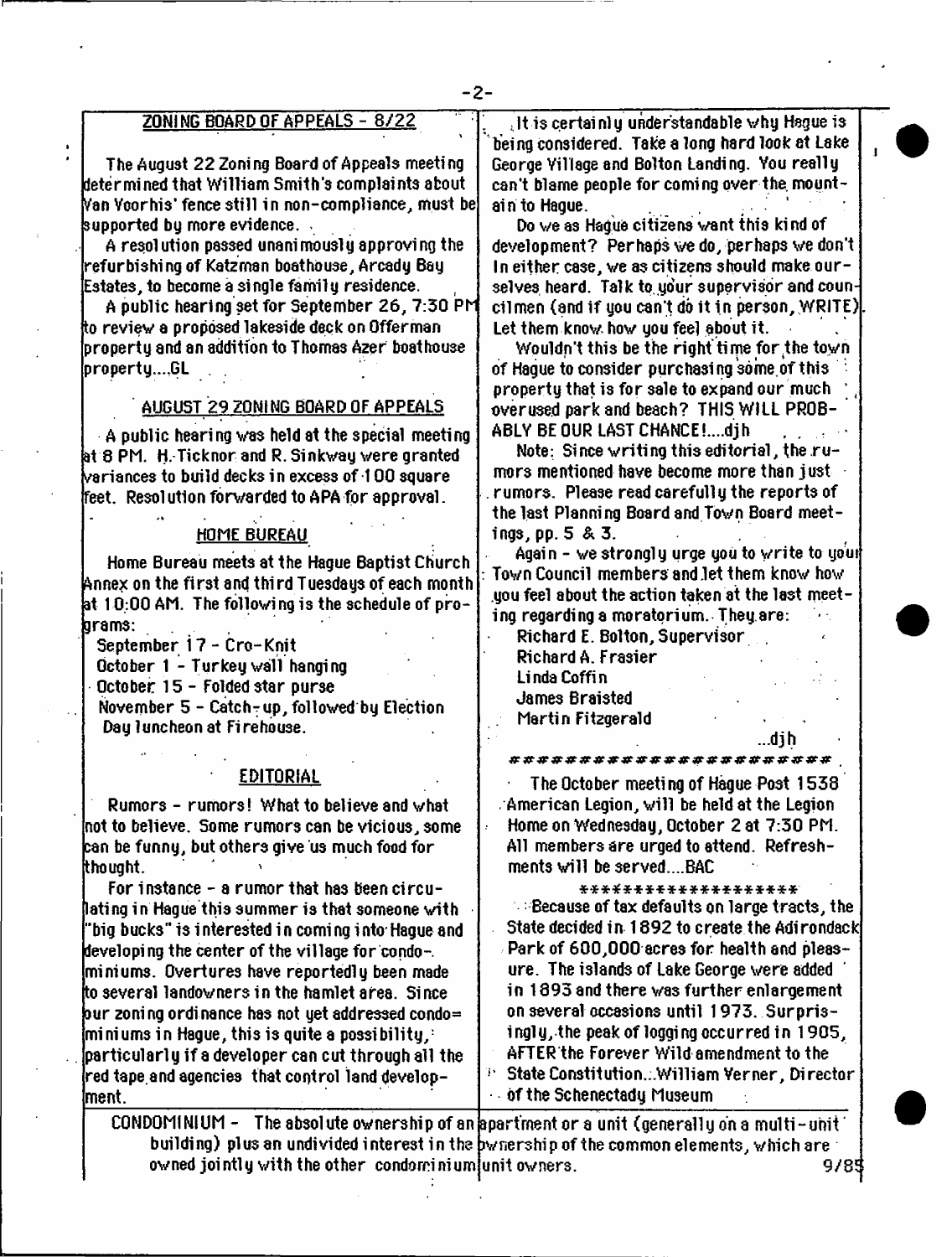# **TOWN BOARD. SEPT. 12**

During the first order of business, giving the **privilege of the floor bfcforethe regular busi ness meeting, a petitibfccontaining 104si gnat u res of taxpayers and residents of Hague was presented;, to the Town Board. The petition requested the Board to act upon a moratorium " on ang new lakefront, multi-familydwelling projects and multiple 3ight'project3:ftot having separate and dis\* tinctownership of shoreline."**

**There were letters from individual property \* owners who wrote favoring a moratorium 83 a.** method **of** giving **the community time to consider the direction it wants to take for the future.**

**Two representatives of the LGA were present an\*) spoke in favor.pf.a fnoratoi ium, mentioning the many problems confronting Bolton Landing because of Improper or non-exi3t1ng zoning regulations, problems that will remain for years.. They, too, noted that a moratorium gives a community time to proceed carefulllyvith plans for. future growth, nterestingly, the state is also considering a moratorium for the lake area to further protect yhat is considered a very important heritage, A moratorium can be extended or lifted at any time and** in no way affects our, day to day solution of prob**lems that come before any of our three boards (Town, Planning, Zoning). It only affects those planning large projectsthat will have a profound effect on the community.**

**Supervisor Bolton would like to form a threemember committee to investigate every possibility for the long range development of Hague for the next 10 to 20 years.**

**The board passed, by motion, a.moratorium for. 365 days on,the further granting of majo/ subdiyi sions and housi ng units i n excess.df.fiye. The town attorney will immediately set.it in ' motion.**

**1 n other busi ne3S, the village of Ticonderoga will purchase our school .furnace for \$1,000.**

**Abandoned trailer on West Hague Road will be classified as a health hazard on recommendation, of Town Administrator.**

Motion not to sell school flagpole carried. **Monies collected this;season at boat launch - \$3,473.00. ■:**  $\sim$  100  $\sim$ 

**New sheriff for county Jan: 1. Requests for additional town coveragewill be made by our**  $s$ upervisor. **May, Juns, July figures ere covered in this report from Town Justice Harvey Yaw........... Motor vehicle cases..'..:../.:..;'.17 ' ■ / \* Criminal................................ 4 Small Claims:......................... 3**  $$ **Dog Cases.......:..........................1 Sent to Audit & Control ....:\$ 1,506**

- **3**-

**A special meeting, to be attended by all three boards will be held onSept. 19 at 7 p.m. to start** updating our zoning code. Warren County Plan**ning Board members Dan Kane and Pat Tatich wil** attend. **This** is **an** important meeting. **Plan to attend.**

**A suggestion was made that the town purchase some of the prime area in our town center that is now for sale. We were i nformed that our town board had already considered this and had. approached landowners but were limited by.the** amount of cash a town can commit to this purchase. **Outside developers always seem to have more available cash.. However, the idea has not been di3carded...gl**

**SENIOR CITIZENS CLUB**

 $\mathbf{r} = \begin{bmatrix} 1 & 0 & 0 \\ 0 & 0 & 0 \end{bmatrix}$ **The seniors of Hague held their monthly meeting on August 27 and formulated plans,for the picnic held on September 11. The first real sunshine of the month provided the group with great picnic weather and everyone.had a great time.** We will hold our September 25 meeting in the **tov/n hall at 1:3,0 p.m. Come and help us plan our next event. Both men and women are members** but we would like to increase our male member**ship...gl**

**"Earth i3 here for humans, but not for us alone. .We have the power and Intelligence to manipulate the.habitat to i nsure survival of creatures, great and small. Often the lower creatures are overlooked but they are indispensable in the cycle of life....Michael Frome, professor and author, Idaho**

**\* \* \* \* \* \* \* \* \* \* \* \* \* \* \* \* \* \* \* \* \* \* \* \* \* \* \* \* \***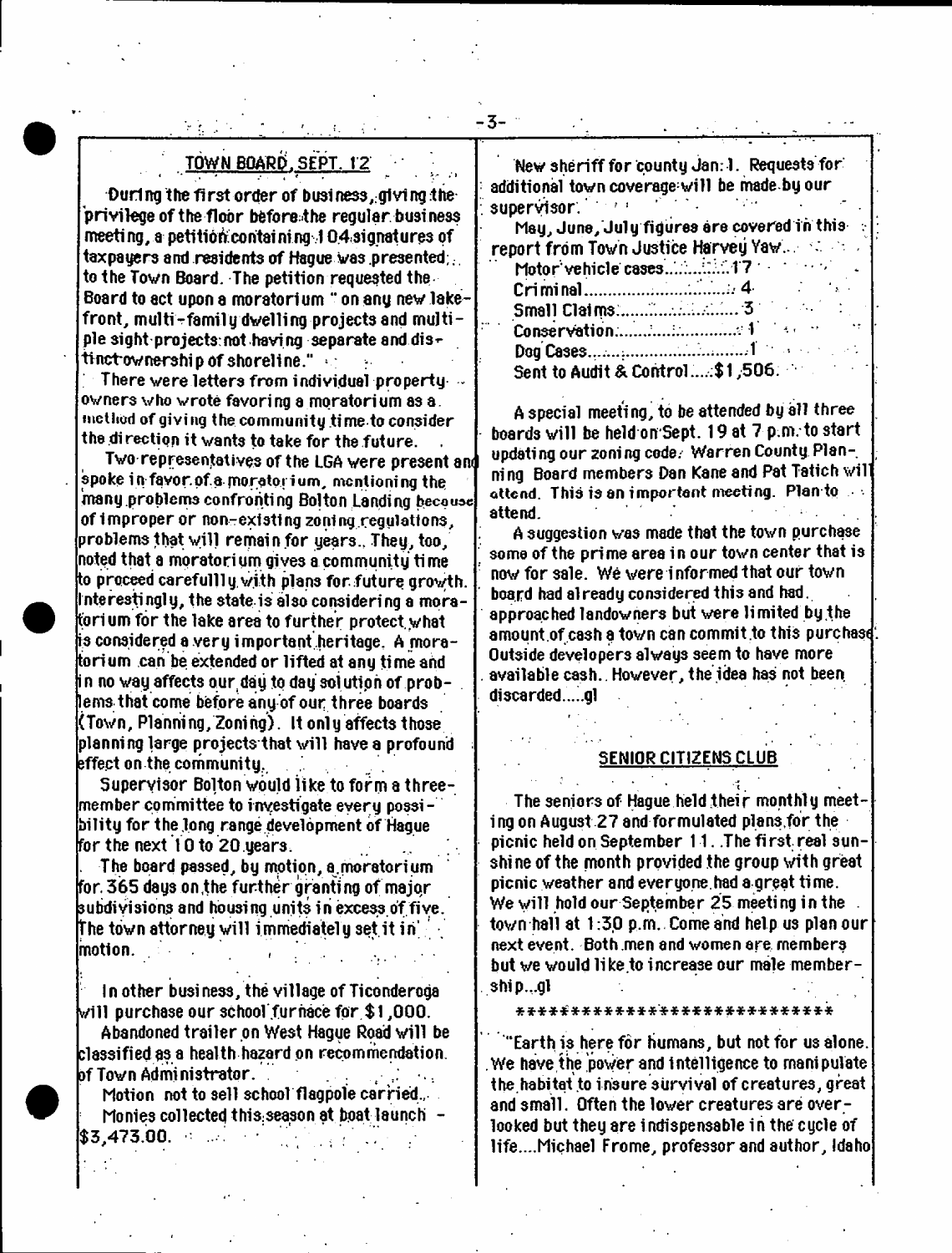#### **SEN1QR CITIZENS - GOLDEN KEY**

**I Senior citizens have free access to all school sports events, music concerts and dramatic performances. Recognizing the contributions that , Senior Citizens have made to the progress of our community, the Board of Education adopted a policy that allows Senior Citizens (those over 60 years of age) free admission to basically all school events.**

**Golden Key admission cards are available in the Superintendent's office on Amherst Avenue between the hours of 9:00 a.m. and 4:00 p.m. For further information you may call 585-6674.**

#### **RUMMAGE AND FOOD SALE**

**Hague Volunteer Fire Department will hold a rummage and food sale September 19, 20 and 21 at the Hague Fi rehouse from 9 a.m. until 2 p.m. Any donations of items may be left at the fi rehouse 9 a.m. until noon on the 16, 17 and 18. For pickup please call Ida May at 543-6029.**

#### **HOSPITAL CAPITAL FUND DRIVE**

**I would like to take this opportunity to thank all the good people who worked so hard and so well on the Moses Ludington Capital Fund drive in Hague, fou all know who you are, so I won't name you here, but did you know your efforts have brought in over \$21,000 to date? I'm sure we will reach or ' exceed our goal of \$25,000 for the town of Hague by the time all calls and contacts are completed. : If by any chance you have not as yet completed your assignment, please don't feel it is too late to do so, but do try and make it soon. All are to be congratulated for their good efforts and fine cooperation, as evidenced by their good work.**

**At this point, thanks and recognition are due to those who have already responded to the calls and letters of the canvassers, who, by the way, have already made their generous pledges. If you have not yet responded, please do so before the year end to take advantage of a tax deduction. Also, consider: we are not sure how much longer contributions will qualify for a tax break!**

To date 151 residents - summer and permanent **have pledged or made a one-time contribution. If you have not yet made your contribution, please do so as soon as possible Ed Crabbs, Chairman Fund Drive for Hague**

#### **OUR TOWN THEN AND NOW**

**Compared to 1930 Hague is just a shadow of its former self. 1 n those days we had two gener- \* al stores selling clothing, groceries and much more. A bunch of bananas hung from the ceil ing. Many staple items were sold in bulk. We still had four hotels, two ice cream parlors, three service stations selli ng ga3 at \$. 15 a gal - Ion and two restaurants/**

**The hotels were crowded most of the ti me. Churches had large congregations. The Catholic Church had masses at 7, 9 and 11. Often there were people standi ng outside. People came from** five or more camps.

**Farmers delivered dairy products, vegetables and maple syrup. Raw milk was creamy and was safe to use. Sale of alcoholic drinks was prohibited but there was no problem finding it for sale at homes where it was made or bought from booze cars passi ng from Canada.**

**We had four boats daily bringing mail, passengers, freight and express to Hague.. Some men** sold bait and illegally caught lake trout. There' **was a 10 fish limit. Good anglers weren't plentiful, but trout were.**

**So what is Hague now? The same churches, three summer restaurants, two gas stations, four cabin-motels, a beautiful park complete with playground, launching ramp - and lots of ducks.**

**We have lo3t our school with its social events. Some organizations have faded out. We have access to a famous lake rapidly becoming polluted with sewage, engi ne emissions and noi3y boats. We still have movies once a week in the summer.**

**Summer events i ncl ude the Bass Tournament,** Arts Fair and Strawberry Festival. Interesting, **but I miss the annual Regatta with its all day program aRd thousands of spectators - and the Baptist Church supper. That was a filling event Clifton West, Town Historian**

#### **FIRE DEPARTMENT**

**For those of you who have been wonderi ng how much it cost3 to run the Hague Ambulance a trip to Ticonderoga has been estimated to cost \$40.00**

**The next meeting of the Fire Department** will be held on Oct 7 at 7:30 PM ...JS

**9/65**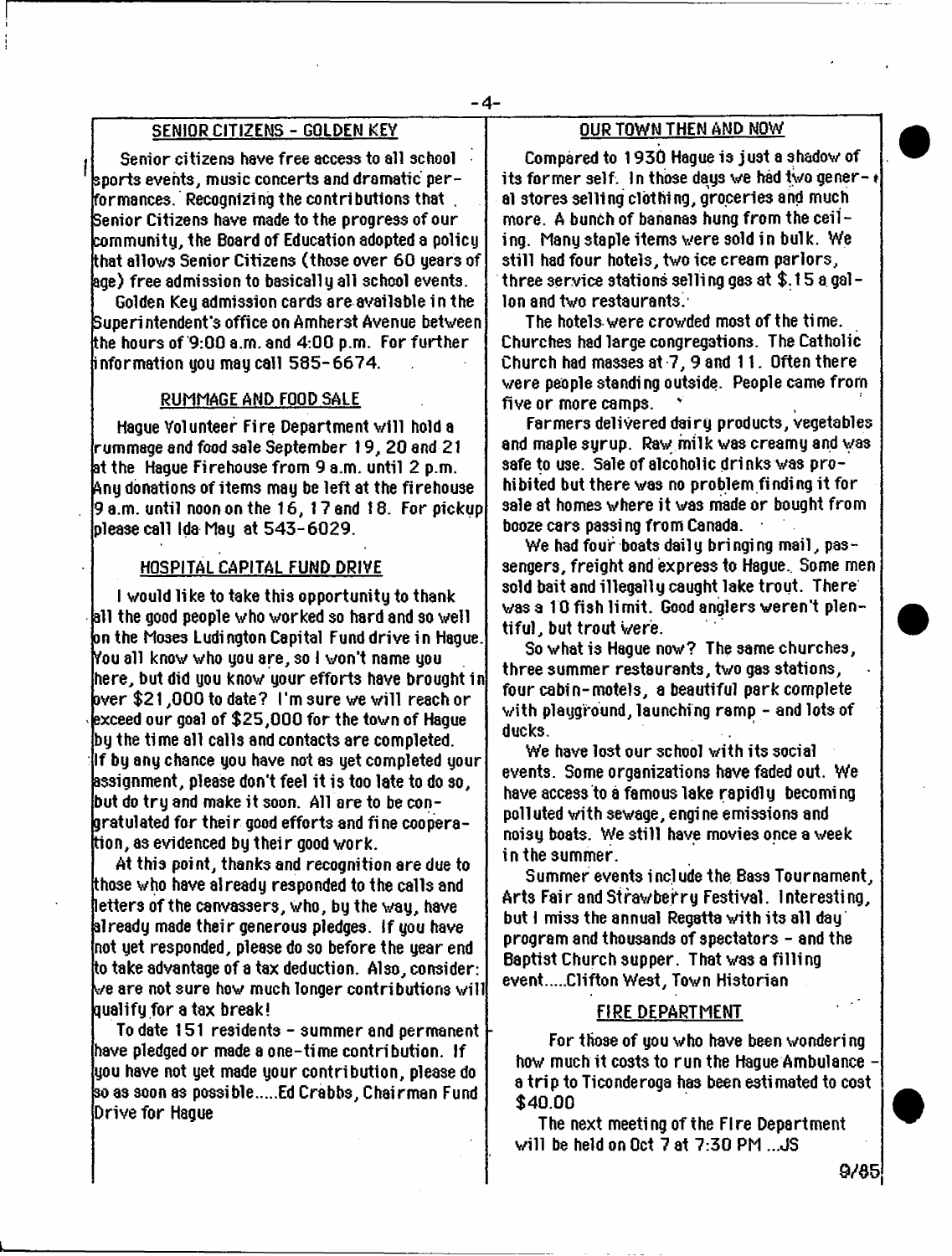#### **PLANNING BOARD - 9 /5 /8 5**

**See p. 1 for news of the public hearing held prior to the regular meeting.**

**Thomas Azer'?application to put an addition on his Indian Kettles property that would enlarge his** dwelling by more than 25% of the existing square **footage, was referred to the site plan review com^** Imittee for its recommendation.

The application of George Smith for a 2-lot sub**division immediately north of Forest Bay was submitted. A public hearing on this will be held Oct. 3.**

**Agenda item # 4;'referral of Variance application by Robert Katzman tp.convert existing boathouse to o residence,'was not discussed because Supervisor Bolton slated that Warren County had already issued a building permit, as he ( Bolton) had issued the Zoning Compliance Certificate based on informa tion he had received from the Zoning Board of Appeals.**

**Dennis Dickinson; engineer, presented a rough** plan of <sup>'</sup>a 42-44, 2-1/2 story housing develop**ment proposed for the Light House Point/By Water Motel properties on behalf of his client, George Maggiolo. The project was deemed a major subdivi-** $\,$ sion. A public hearing will be held after Mr. Dick**inson has had time to prepare a more complete set of plans. This proposed major subdivision is located in a designated Flood Plain Zone. An Environmental Impact Statement will be required.**

# **WILLY.C'S AUG./SEPT. WEATHER NOTES**

**August continued the fine summer weather with warm days, cool; not cold, nights\* but still dry. As a result we had a forest-fire,- started by some** campers the weekend of August 17 , on the southern **edge of Tongue Mt. Unfortunately, itworked its way into the ground taking better than two weeks 1o extinguish. Over 200 acres of woodland were destroyed, the worst fire in the Adirondacks in the past 20 years, according to official sources. A half inch of rainfall on August 25 helped some bu; fire fighters still were on the line 24 hours a day. Their efforts were further aided on Aug. 30 when six tenths of an inch of rain helped to dampen the forest floor. The fire was declared out a few days later.**

**August only totaled 2.85 inches of rain. We closed the month off on a cool notei with a high on the 31 st of 58 degrees F, coupled with N.E. winds that topped out at 22 MPH, the highest of the month**

**; Daylight hours are growing shorter at an accelerating pace. From August 1 thru Sept. 10 we have lost an additional 1 hr. 48 min. of daylight. . . .**

-5-

**. We at the Chronicle hope you summer folk appreciate the good-weather .yvp.kept around for you until Labor Day. Through the I Oth of September we have already had.4.3 inches of rain. Air temperatures have been warm, but today (9 /1 0 ) Is gray and raining. Thealr temperature is 58 degrees F,, the water temperature is 69-degrees and with a 20 MPH wind from the N.E. we.are experiencing our first fall thermal heat loss from the lake, something Willi C always enjoys watching. Forecast for tomorrow is sharply colder with fair weather and frost predicted in the higher : valleys. ' '**

**We should really begin to see some more of those early fall colors. When you have a chance, make sure to get gut and enjoy. It isone of nature's finest spectacles.**

# <u>FRESH WATER INSTITUTE INTERIM REPORT</u>

**The FWI has recently sent a report to the supervisor listing the hot spots around the lake. . We are listing only the ones in the northern basin. The report is on file in the Town HalL, listing the date tested end the total conform count. Hague Brook 8/13 \*MAT \* ( Background colony count too high for accurate determination) Silver Bay Lodge Pit 1 8/13 8300 Silver Bay Lodge Brook :: 6 /1 3 30 Hague Brook** Gull Bay **8/22** 45 **Gull Bay North 8 /2 2 15 Glenburnie-west edge 8/2 2 . 800 Glenburnie test pit 8/22 5200 Tioga Pt. mid channel**<br>Tioga Pt. A at drainage ditch 8/22 300 **Tioga Pt. A at'drainage ditch 8/22 300 Si 1 ver B ay LcSdge P it 2 8/26 120 Silver Bay Lodge Brook 8 /2 6 220 Cook Bay Culvert 8 /2 7 14 The highest count was on Aug. 19 at Huddle Ba^ Brook - 620,000 1!**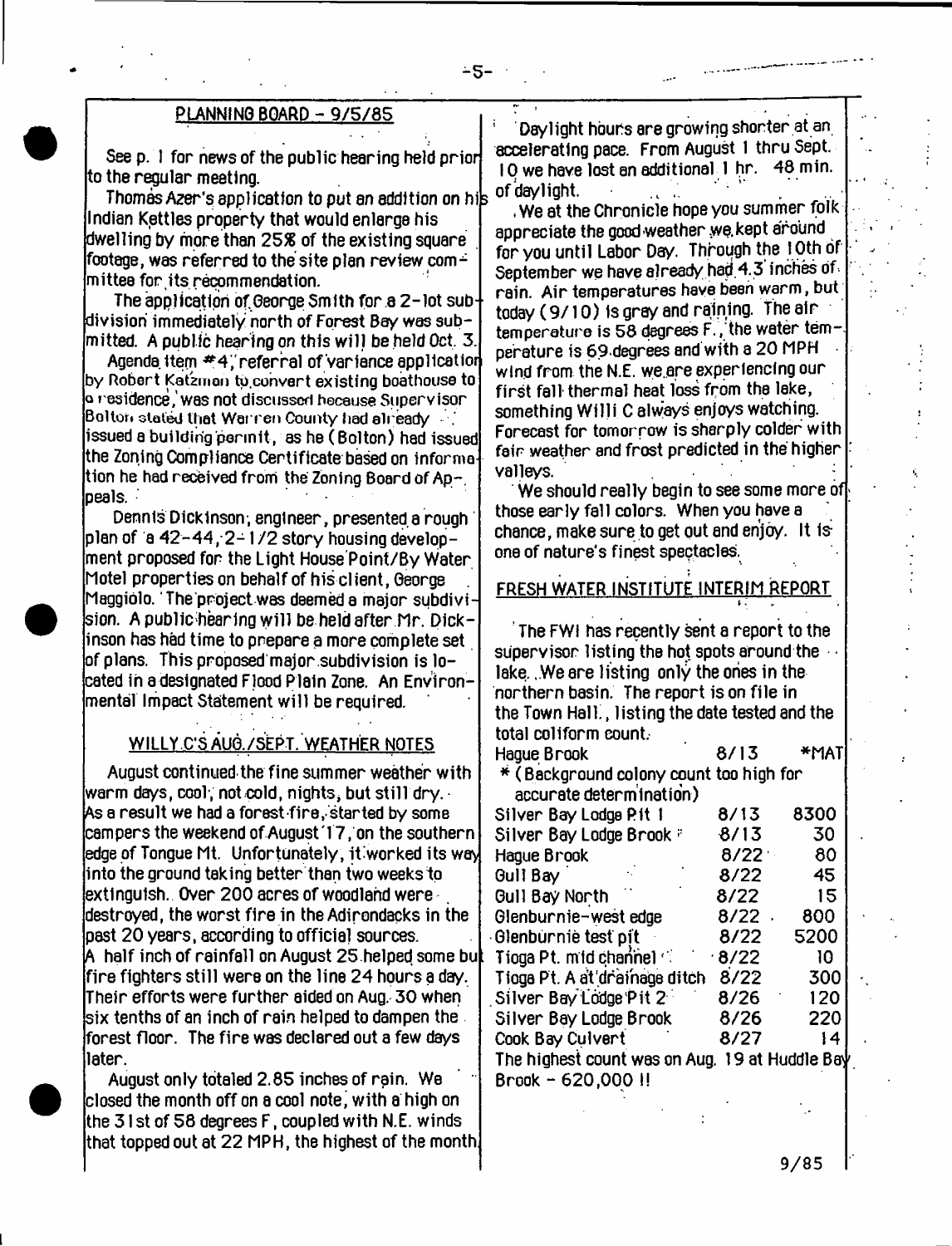# **NY STATE LUMBERJACKS AND ATV RACES**

**The Hague Fish & Game Club grounds, north of the Town, will be the site of Columbus Day weekend festivities on October 12 and 13, 1965.**

**On Saturday, from I :OOPM - 4 :00 PM, the NYS Lumberjacks Assn. will put on a fun-filled show, ■ including log rolling, bucksawing, crosscut sawing, modified chainsawing, ax throwing and speed chopping. Amateurs are welcome In some events.**

On Sunday, A.A.T.V.A:-sanctioned three-wheel **races will be held at the Fish & Gsme Club track. Late registration will be from 8 -1 0 AM, practice from 9 - M AM; Pit Heating, 11:30 AM and races begin at noon. Classes are according to A.A.T.V.A. rule book, and entry fees will be as follows: Amateur, \$ 10, Semi-Pro, \$ 15 (1 005S Payback). For more Information contact Mark Martuccl (5 1 8 )5 4 3 -6 5 2 8 .**

**Admission on both' days will be \$ 1 for adults, children under 10 free. Apit'pesswiMcost\$2.**

**Drawings for 19" RCA portable color TV, Hitachi portable cassette radio, and walkman radio will be on Saturday, October 12. Tickets are available at several area businesses and from Winter Carnival Committee members..**

**On Saturday, October 12 the Hague Firemen will sponsor a ham supper to be held at Silver Bay Assn beginning at 5 o"clock.** 

#### **LAKE GEORGE ASSOC. ELECTS NEW OFFICERS**

**The LGA elected Its officers and a new director at its 100th Annual Meeting held on August 24 at the Silver Bay Assn.**

**Elected to serve as president was Peter Van Dyck of Bolton Landing end Scotia, NY.**

**Named to serve as Vice President was Alison Craig, Hague, a member of The Hague Chronicle staff and the Hague Planning Board. Within the LGA Alison serves on the Water Levels Committee. She has been serving as secretary of the LGA.**

**Re-elected as Vice Presidents were Lucas P. Hart, Jr., W. Robert Holmes, Lyman A. Beeman, Jr. and Tupper C. Llmbert**

**George Weinschenk, Diamond Point was elected secretary and Robert Edwards, Cleverdale, reelected treasurer.**

**Newly elected to serve as a director was William Winslow, Silver Bay. Mr. Winslow is the immediate past president of S.B. Property Owners Assn.**

**Directors re-elected from the Northern . Basin were George Singer and Dean Cook, Heart Bayand William Morgan, Silver Bey.**

## **MAILING BRIEF . .**

**We've added many names to pur mailing list since the last time we explained our mailing procedures, so here goes again. : >•**

**When you send a contribution for The Hague. Chronicle we add the month in which your gift was received under your name on the address la bel. This gives you a "hint" as to when you may wish to make another one. We use first class mailing for all but Hague, Silver Bayand Ti mailings, so that our readers will receive the paper while the news is reasonably new.**

**We are grateful for your support in the past. It has given us the opportunity to update our equipment and still stay in the black. THANK YOU.** 

**For your information, we now have 632 on our mailing list, sending to 32 states, including Hawaii and to Puerto Rico, Canada and West Germany. We do get around!**

**We are always receptive to comments and criticism from our readers - particularly constructive criticism. Please send news items to Mrs. Margaret Broderick, Editor, Box 215, Hague. We enjoy hearing from you, our readers**

# **....DJH**

#### **\* \* \* \* \* \* \* \* \* \* \* \* \* \* \* \* \* \* \***

**I want to thank all the voters of Hague the way they have supported me the past twelve years. I am going to miss the campaign trail.**

**Your friend, Harvey**

#### **, SMALL WORLD**

**' Recently Ginger (Henry) Kuenzel's husband, Andreas played good Samaritan to a young hitchhiker near their home in Munich and took him home with him. It turns out that he is Greg McKenney, whose grandparents live in SI lver Bay. He is also the nephew of the Raul Ingrey's, also of S.B. He ended up staying for a ten day visit!**

#### **\* \* \* \* \* \* \* \* \* \* \* \* \* \* \* \* \* \* \* \* \* \***

**Spatted on Sept. 12 in Friend's Pt. one large monkey, running along on two hind feet, BC insists he wasn't seeing things, either!**

**9/85**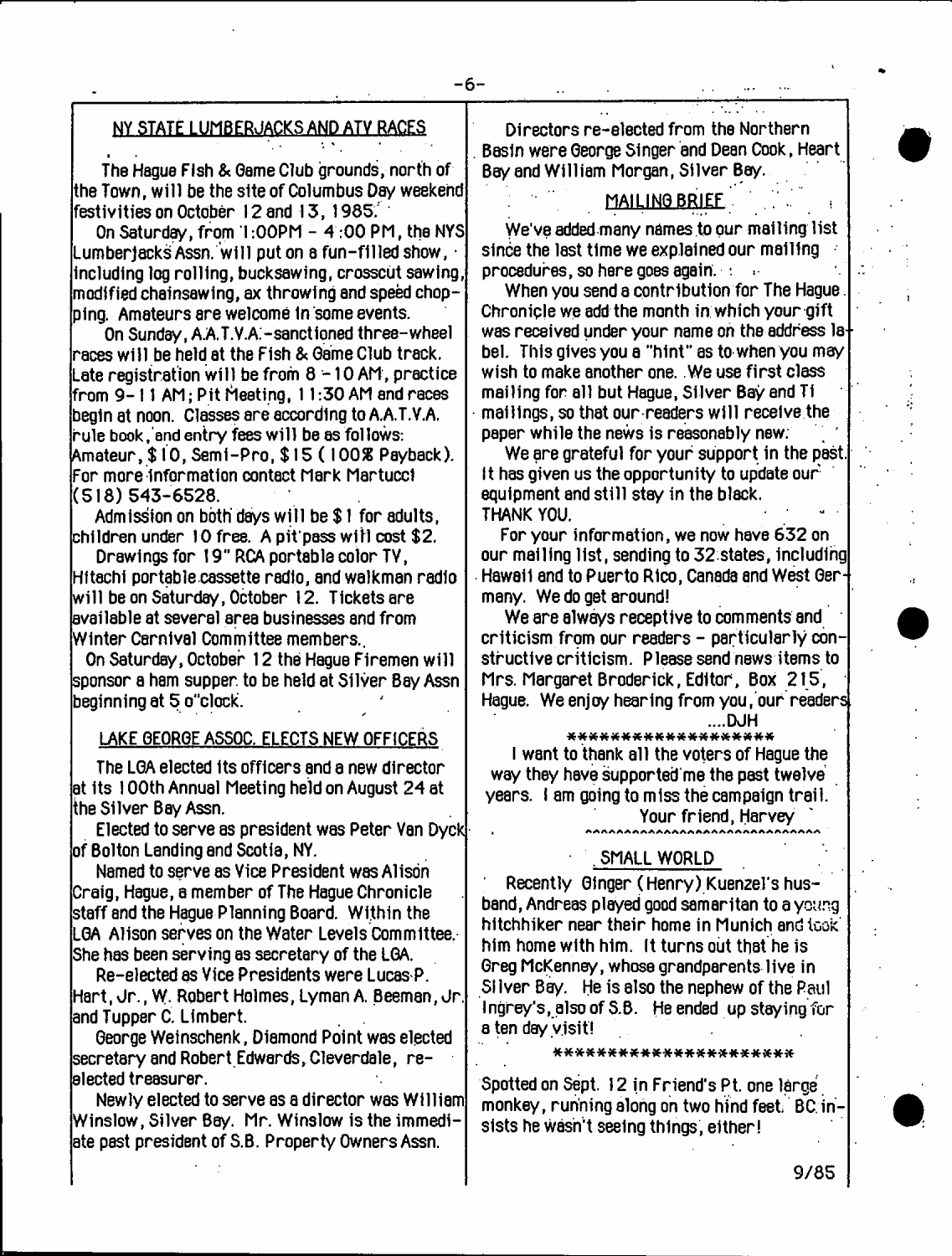# **SOUNDIN0S**

**BORN - A girl, Kendra Leigh, to Karen ( Noel) and Ronnie Fuller on August 16 in Schenectady, NY.** Grandparents are Gladys and Vern Rockwell, Hague **and great grandparents ore Inza end Ernest Jordon, also of Hague.**

**MARRIED - Diane Ruth Jordan and AissaOudjlt, both of Raleigh, NC on August 30 in front of Judge's bench in Town Hall, by Judge Yaw.**

**MARRIED - Michele Granito, daughter of Dolores and John Granito, (**logue **and Binghamton, NY, and or onddaiighter of Martha and Harry White, Hague, to Thomas Connors on August 31**

- **MARRIED Valerie, daughter of Mr. & Mrs. George May, Hague, to Peter Lawrence, South Glens Falls, NY in Silver Bay Chapel on September 14..**
- **DIED Frank Martin, 94, Indian Kettles, Hague, on August 22 in Moses Ludington Hospital. He is survived by three daughters, seven grandchildren and five great-grandchildren.**
- **DIED Byron Monroe, 91, Hague, in Moses-Ludlngton Nursing Home on August 26. He is survived by two sons, twelve grandchildren and 22 greatgrandchildren.**
- **DIED Josephine Lambert Bralsted, 41, Hague, on September 1 in Moses Ludington Hospital. She is survived by her husband, James, four daughters, mother, father and two sisters.**
- **KYLE MAY, son of Georglana May, Rt. 8, cadet of the N.Y. Wing of the Civil Air Patrol, attended the 1985 summer encampment of the Plattsburgh AFB In August.**

**TOWN OF HAGUE HIGHWAY DEPARTMENT IS TAKING APPLICATIONS FOR A FULL TIME AND PART TIME OPERATOR. APPLICATIONS MAY BE PICKED UP AT THE HIGHWAY GARAGE MONDAY-FRIDAY, 6:30 AM to 2:30 PM.**

# **VIEWPOINT**

**I am in complete agreement with Dottie Henry's expression of disgust in the August issue of The Chronicle, regarding the vandalism that occurred on August 6, particularly at the senseless destruction of the flower bed at the center of town.**

Without exception, the residents of Hague **with whom I have spoken, both permanent and summer residents, feel that it is absolutely essential that there be local police authority In the village, preferably on a year-round . basis. It is little enough to expect for the taxes we pay. The presence of such authority would dissuade the hoodlums from perpetrating the vandalism and enhance the opportunity for apprehension and arrest. Of course, after arrest, there has to be more than a slap on the wrist. Ask some of the local merchants who have been vandalized what they would recom**mend as punishment. Sincerely, (Name with  $\dagger$ **held upon request.)**

**Ed.: The above letter was received recently from one of Hague's long-time summer residents and a reader of The Hague Chronicle.**

# **ARGADY BAY HISTORY**

**A celebration of Arcady Bey days old and new is coming next summer, along with another event with which we hope you will participate. At this time we are asking any of you with long memories and/or old pictures of Arcady Bay in the past to give us a call or write to Norma Mann**

> **P.O. Box 759 Hague, NY 12836 543-6652**

**Please-share with us your history of thi:; beautiful site, end next summer we'll be looking forward to seeing you here at Arcady Bay supporting our "EVENT".**

**SURPLUS FOOD DISTRIBUTION SEPT. 18, 11 AM-3PM TOWN HALL**